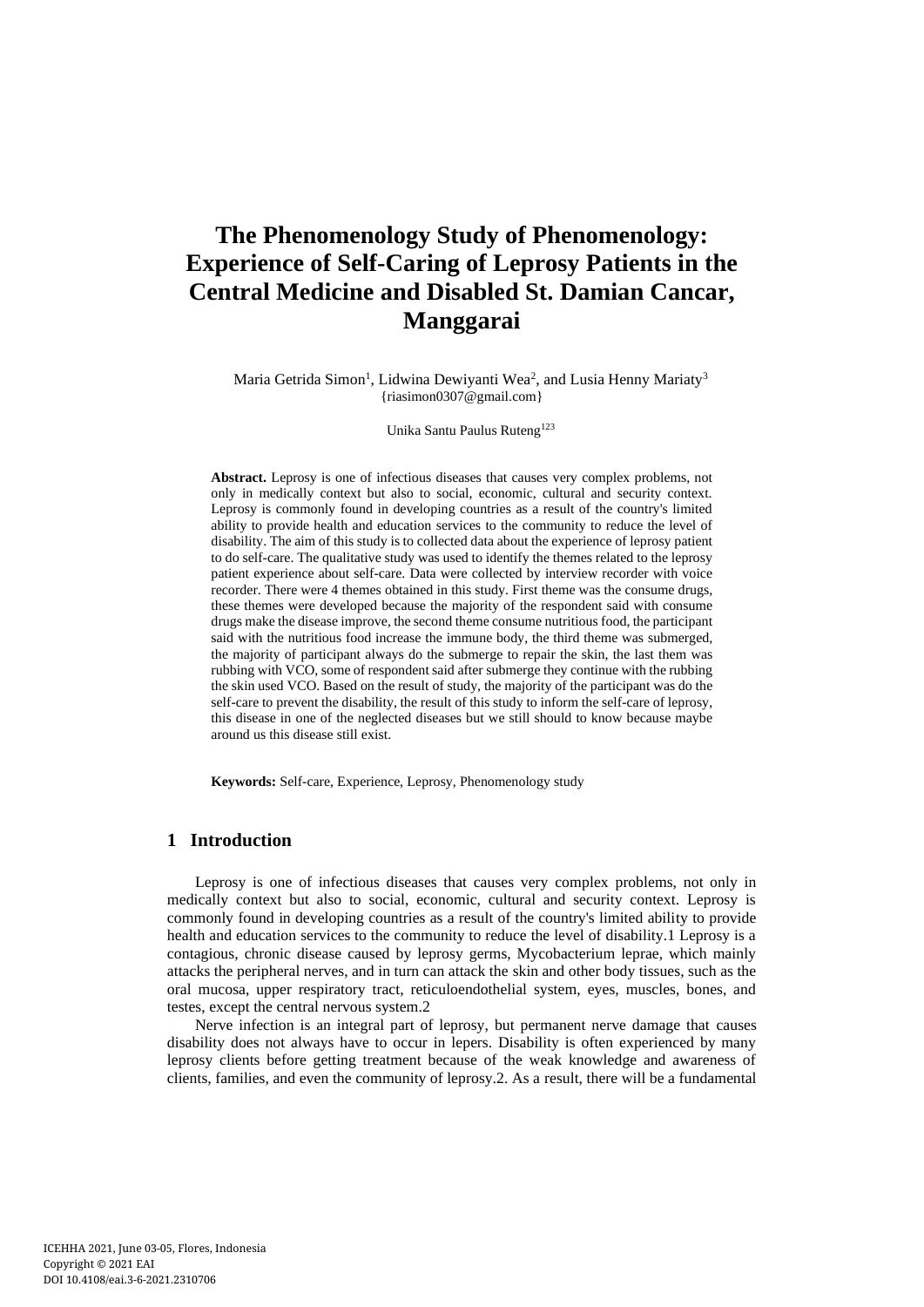change in the personality and behavior of the patient, the patient tries to hide his condition as a leprosy client. This does not support the process of treatment and healing, on the contrary will increase the risk of disability. Disability in people affected by leprosy is still stigmatizing in the community, so people with leprosy are difficult to accept even though the disease has been declared cured. The aim of this study to seek the experience of self-care leprosy patient3.

The World Health Organization (WHO)41 reported in 2016 that the discovery of new leprosy cases was obtained from 106 countries in 5 WHO regions as many as 210,758 cases in 2015. Indonesia ranks third with the highest prevalence (incidence) of leprosy after India and Brazil. The most prevalence of leprosy is India with an incidence of 127,326 cases, Brazil with 26,395 cases, and Indonesia with leprosy incidence as many as 17,202 cases

According to a report from the Directorate General of Disease Control and Prevention (DG P2P), the Ministry of Health of the Republic of Indonesia (2017) in the Indonesian Health Profile, Ministry of Health of Indonesia (2016)52, said that there were 20,748 cases of leprosy, including 2,374 Paucibacilliar (PB) patients' cases, while Multibacilliar (MB) were 18,374 cases, where this number was only temporary because not all Provinces submitted their final reports. In 2016, the Indonesian Ministry of Health reported that of the 34 Provinces in Indonesia, East Java Province ranked first with leprosy cases as many as 4,668 cases ranked second in West Java Province with 2,410 cases and East Nusa Tenggara (NTT) ranked eighth with leprosy cases of 647 cases, including PB 61 cases and MB 586 cases where the lowest number of cases of leprosy cases was in Riau Islands Province with 29 cases.

Leprosy often causes dryness of the skin due to nerve damage. One of the damaged nerves is the nerve that controls dryness, which causes the patient's skin to become dry. Self-care is an act of maintaining one's hygiene and health for physical and psychological well-being (Potter, 2005)53. With good self-care, it can prevent nerve damage that can increase disability in leprosy patients. The conditions that often appear in leprosy patients are skin cracks in the folds of the hands, around the heels and folds between the toes. This cracked skin is skin that should not be ignored, if not treated it will become a window of infection in leprosy patients2. According to Hartanti, showed that a courding to research by Hartanti , (2015)6 shows that most patients do not do self-care, with the excuse of being lazy and a lot of busyness that takes up time and forgets to do self-care, while those who do self-care believe that routine care will reduce the risk of more severe disability.

Based on the review above, the researchers are interested in conducting research on the experiences of leprosy patients doing self-care in the Central Medicine and Disabled st. Damian Cancar, Manggarai

# **2 Methodology**

This study uses a qualitative study as a research method with a phenomenological approach. Data were collected using semi-structured interview method with the aim of exploring the experiences of leprosy patients in self-care. The sample in this study was selected based on purposive sampling technique with the following criteria: 1. Willing to be a respondent 2. 16 years to 55 years old 3. Has recovered or is an active person with leprosy 4. Be present at the time of the research. The data saturation in this study was obtained from the 6th informant so that the informants in this study were 6 people.

Tools used to collect data for research: 1. Interview guide: the researcher prepares a list of interview questions. Before starting the interview, participants were asked to fill out a consent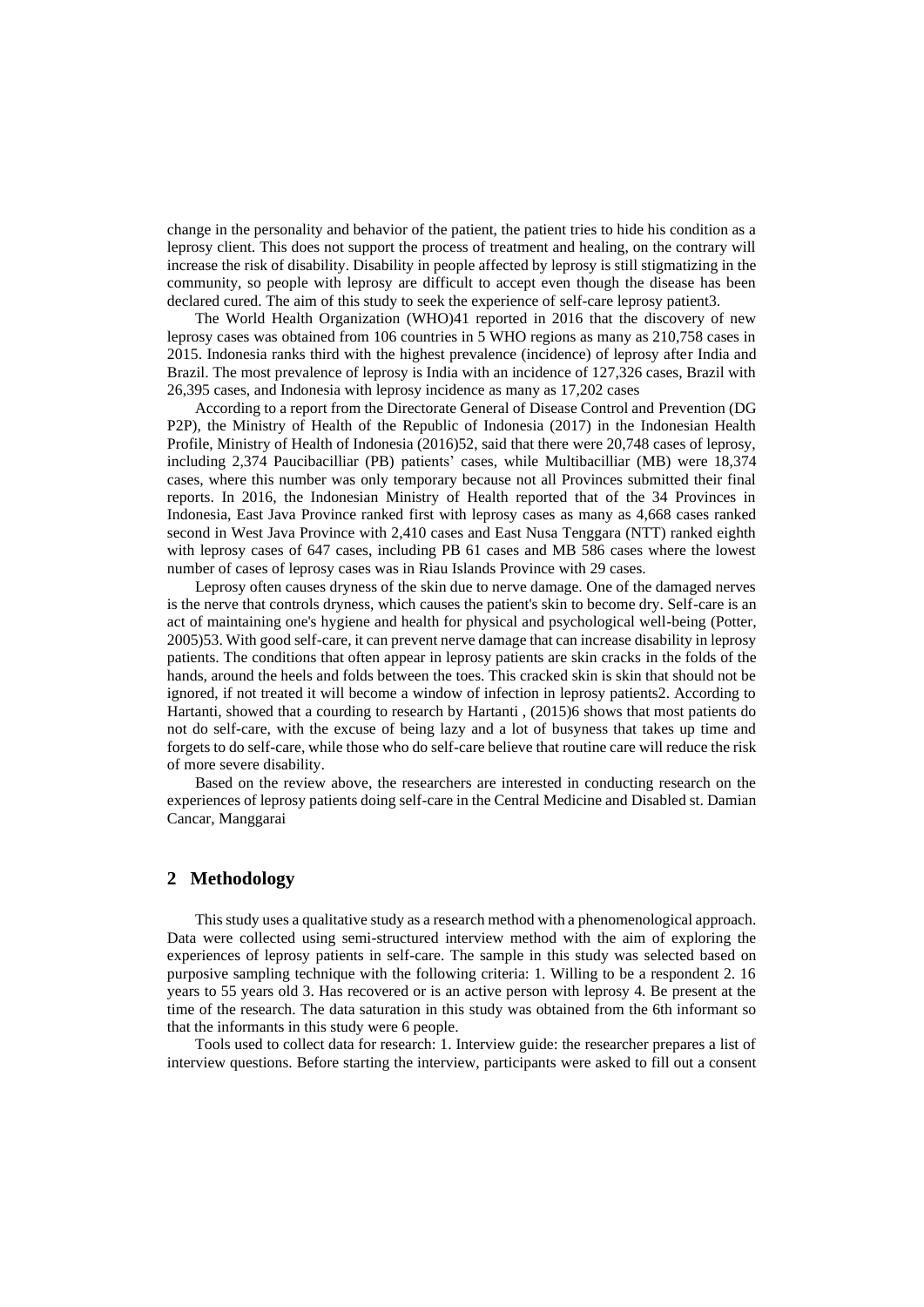form. 2. Recorder: participants' answers are recorded with the help of a recording device provided. The data of all participants were organized according to the order of the interview items followed by analysis using the thematic analysis method.

Initially, the participants were explained about the purpose of the study and the identity of the participants was kept secret. The sample in this study was determined based on inclusion criteria. Participants in this study are those who are willing to participate voluntarily. When collecting data, participants feel as comfortable as possible when being interviewed. The data that has been collected is then analyzed.

## **3 Result and Discussion**

#### **3.1 Result**

After conducting a thematic analysis of the self-care experiences of leprosy patients, the following themes were obtained:

#### **Consume drugs**

This theme emerged from the participants' admission of their discipline in consuming leprosy medicine, reflected in the expression "I have been taking leprosy for 7 months and always drank at 5 am". days"., "After I was diagnosed with leprosy, I was obliged to take 2 types of drugs for 1 year." More or less, I always took the same medicine for 1 year. Regularly taking medication can speed up the healing of leprosy and reduce the number of disabilities.

#### **Eat nutritious foods**

Most of the participants said that in addition to taking drugs, one of the things they should do for self-care is to always consume nutritious food. This theme is illustrated in the phrase "the nurse advised me to always eat nutritious food to fight the leprosy"., "Nutritious food is one thing that must be consumed to treat this leprosy." Nutritious food is very good for boosting the body's immune system so that it can fight microorganisms that cause leprosy

#### **Soak**

From the results of interviews with respondents, it was found that the third theme was doing foot or hand soaking for more than 1 hour. This theme is derived from the statement of the respondent: "I usually soak my feet and hands in water mixed with salt." I always soak my feet twice a day in cold water. "Every day I soak the thickened skin.". Soaking the feet and hands affected by leprosy can help reduce the thickness of the skin, thereby reducing the level of disability

## **Applying VCO oil**

This theme was obtained from the results of interviews with participants through the phrase "after taking a shower I rub the numb parts of the skin with virgin coconut oil." Because there is a lot of virgin coconut oil at home so after taking a shower, I always rub it on my elbows and face which is black. I always rub virgin coconut oil on my feet to avoid chapping". Rubbing with VCO on the part of the body that has lost sensation can help healing.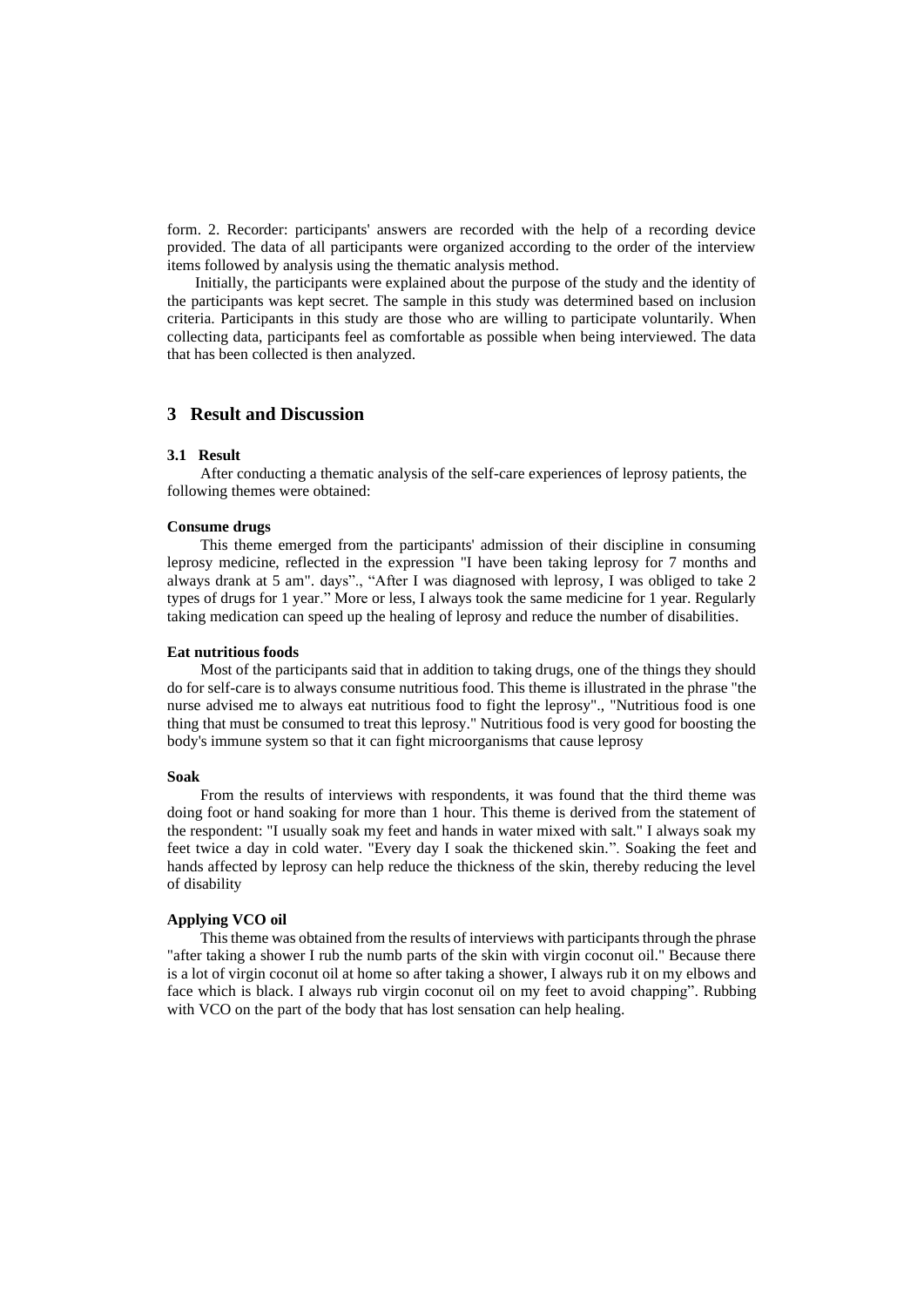# **4 Discussion**

Based on the results of the study, it shows that the participants have carried out self-care in accordance with government recommendations regarding self-care for leprosy patients. From the results of the quantitative data analysis carried out, there are 4 themes that arise regarding the self-care experience of leprosy patients. From the results of the study, it appears that respondents already know how-to do-good self-care, although there are some patients who feel that they should not experience this disease because they feel that people always maintain cleanliness and that their house conditions are clean and bright. The Directorate General of PP & PL, Ministry of Health, 2014 stated that the hotter the weather, the faster the leprosy germs will die, in this case the sunlight that enters the house is very important, because leprosy germs will develop in a valley where it rarely gets sunlight. Self-care is the act of maintaining one's cleanliness and health for both physical and psychological well-being (Isro'in & Andarmoyo, 2012) 85.

The results showed that the respondents had carried out self-care for leprosy well, so that it could heal and experience changes from time to time. This can be seen from the statement I feel a lot of changes after taking regular medication. In general, self-care aims to maintain selfhealth independently and help. Self-care trains a person to live a healthy life by improving the view of health and hygiene, and shaping behavior and appearance that is in accordance with health (Alimul, 2014)96.

According to Tarwanto and Wartonoh (2015)107, self-care also aims to improve one's health, can prevent disease, increase self-confidence and self-actualization, and shape beauty. According to one respondent when he was diagnosed with leprosy, he was very embarrassed and tried to keep his illness a secret so that his friends would not avoid him, but with self-care that was carried out and experienced changes, he slowly increased his self-confidence. Treatment of dry and cracked skin can be done by soaking the feet or hands for 20 minutes every day, rubbing the thick skin then rubbing with vaseline or cooking oil regularly to keep the skin moist (Tarwanto and Wartonoh, 2015)107. This is similar to several themes raised by several respondents.

According to research conducted by Faruq Umar (2018)118, it shows that the level of disability has nothing to do with self-care, but according to researchers, poor self-care will cause leprosy patients to experience disabilities and lead to decreased quality of life. According to Potter & Pery (2005)53, there are several factors that can affect a person's self-care, including body image, level of knowledge and physical condition. Mahanani (2013)129 in a study states that self-care for clients with leprosy can be influenced by age, education level, income, family roles, and the role of health workers. Health workers have a big role to play in self-care. Health workers through health promotion can increase awareness of clients with leprosy to always carry out self-care. At the end of the interview, the respondents were grateful because they received health services and were always given education and were taught how to take good care to prevent disability from occurring.

## **5 Conclusion**

There are 4 themes that emerge in this research, namely regularly taking medication, consuming nutritious foods, soaking and scrubbing with VCO oil. This study aims to obtain a description of the experience of leprosy patients in self-care. The themes identified illustrate